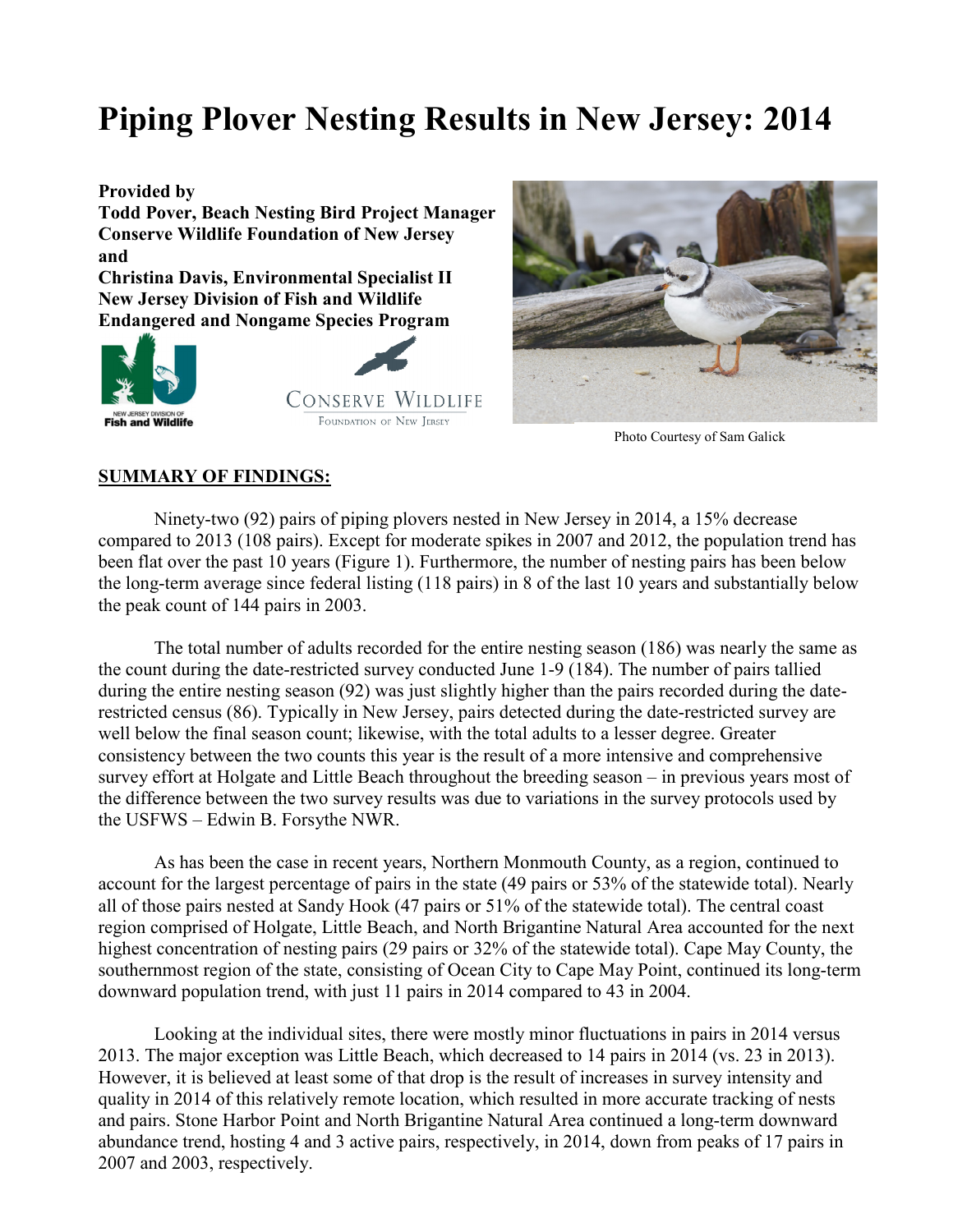Pairs nested at 21 sites, the same as in 2013, but well below the peak count of 30 sites recorded in both 2004 and 2005. The New Jersey Division of Fish and Wildlife (NJDFW) monitored 12 of the active nesting sites (57% of the sites statewide), accounting for 19 nesting pairs (21% of the nesting pairs statewide). NJDFW typically monitors about half of the state's active sites (i.e., sites where nests are located), but the total number of active pairs monitored at NJDFW sites continued to drop dramatically in 2014, down from 70 pairs just over a decade ago in 2003. NJDFW also regularly monitored eight other potential breeding sites with historic nesting records and/or highly suitable habitat, as well as several other sites less regularly; however none of those sites yielded nests.

 Statewide pair-nest success (the percentage of pairs that successfully hatch at least one nest) was relatively high this year (75%), above last year's rate (67%) and the average for the period since federal listing (67%). This higher than average rate was driven by the Northern Monmouth County region (49 pairs) and Holgate (12 pairs), which had extremely high success with nearly all of their pairs hatching young (90% and 92%, respectively). Looking at just NJDFW-monitored sites, pair-nest success was notably below last year (47% in 2014 vs. 59% in 2013) and the average for NJDFWmonitored sites for the period since federal listing (66%).

The statewide fledgling rate, which includes data collected and provided by all the state cooperators, was 1.36 fledglings per pair. This represents a significant increase from 2013 (0.85 fledglings/pair) and was one of the highest statewide levels recorded since federal listing (Figure 1). Although still below the 1.50 fledglings per pair federal recovery goal, it was above the 1.245 fledglings per pair range-wide threshold for population maintenance established in the USFWS Recovery Plan for the Atlantic Coast population of piping plovers (USFWS, 1996). Productivity at NJDFW-monitored sites rose slightly in 2014 (0.74 fledglings/pair for 19 pairs) compared to 2013 (0.69 fledglings/pair for 29 pairs), but it remained low and those sites collectively, which represent some of the more heavily recreated and disturbed sites, continued to be less productive than the state as a whole.

As is typical, productivity varied considerably by individual site and region. The Northern Monmouth County region fledged 1.43 chicks per pair (49 pairs), nearly approaching the federal recovery goal of 1.50 chicks fledged per pair. This strong regional trend is largely the result of robust productivity at Sandy Hook (1.40 fledglings/pair for 47 pairs). Within Sandy Hook, the North Beach site remained particularly productive (1.86 fledglings/pair based on 14 pairs), with adjacent North Gunnison also recording strong results in 2014 (1.63 fledglings/pair based on 8 pairs). The Holgate, Little Beach, and North Brigantine Natural Area region saw the greatest gain in productivity in 2014; its rate of 1.69 fledglings per pair (29 pairs) exceeded the federal recovery goal and nearly tripled the output recorded in 2013 (0.59 fledglings/pair). Of particular note, Holgate fledged 2.33 chicks per pair (12 pairs); to a large degree, it is believed this high rate was the result of pairs shifting their nesting at the site into productive overwash habitat created by Superstorm Sandy. The combined Edwin B. Forsythe NWR sites of Holgate and Little Beach produced 1.73 fledglings per pair (26 pairs). The Cape May County region continued its recent trend of very low productivity; in 2014 no chicks fledged across the entire region from Ocean City to Cape May Point (11 pairs), the first time since federal listing that the entire region failed to successfully fledge chicks.

Predation was the leading known cause of nest failure statewide, accounting for just over half (24 nests or 52%) of the failed nests (46). Of the nests destroyed by predators, 59% were attributed to mammals and 8% to avian species, with 33% being undetermined as to the species. Abandonment was the next leading causes of nest failure (15 nests or 33%), followed by flooding (6 nests or 13%). The probable cause of nest failure could not be determined for one of the failed nests (2%). Direct observation of chick mortality is rare, so a thorough assessment of chick loss was not possible.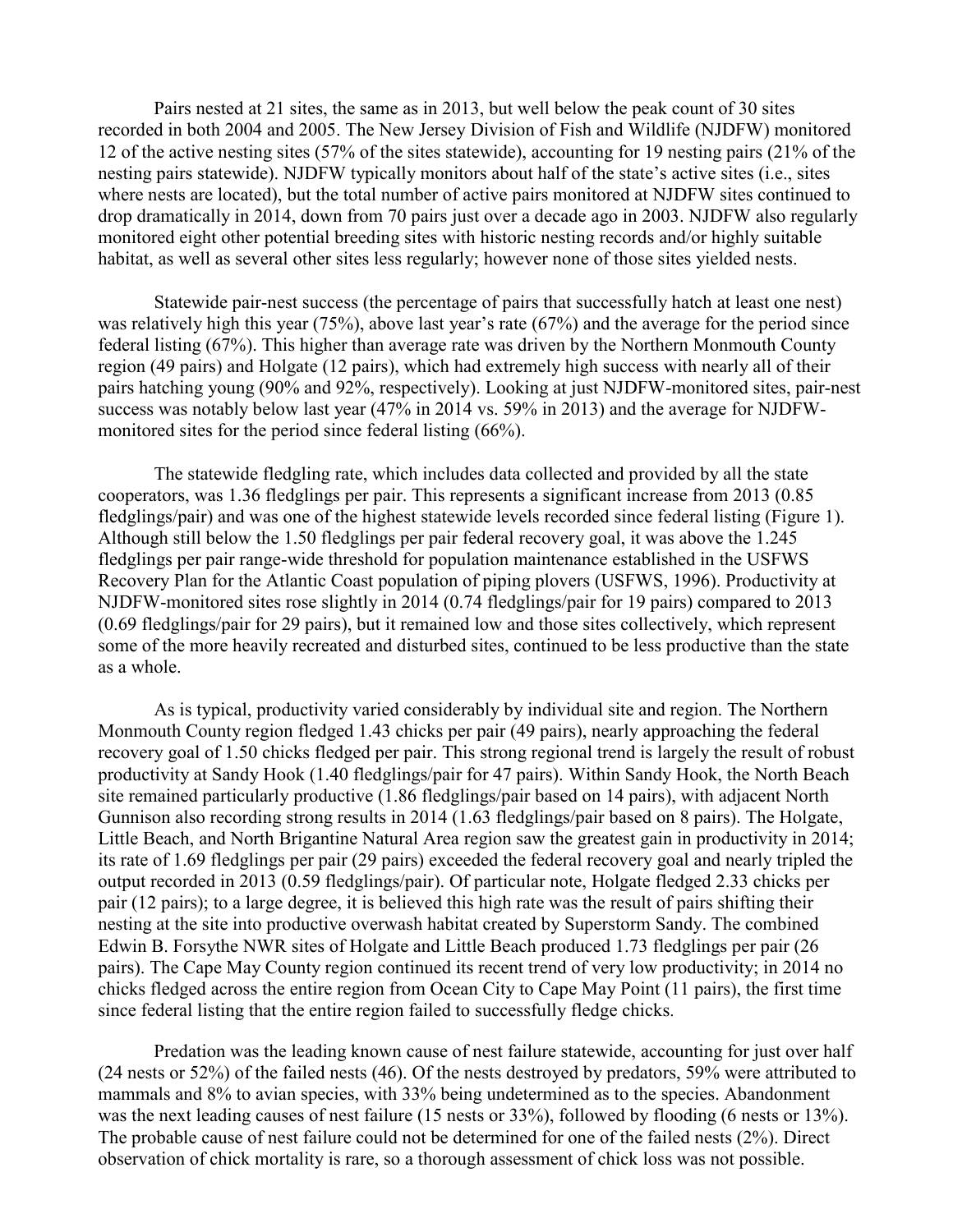#### **CONCLUSION:**

New Jersey's statewide piping plover breeding population reached a historic low of 92 pairs in 2014, as viewed over the period since federal listing. Furthermore, it has been below average in 8 of the last 10 years after reaching a peak of 144 pairs in 2003. Those declines are largely the result of persistent poor productivity at a number of the state's sites, especially the municipal beaches and state park sites, where recreational activities and disturbance are highest. Without strong productivity at Sandy Hook, which has accounted for 40-50% of the state's total pairs in the past five years, the population decline might be even greater. Continued strong productivity at Sandy Hook is critical overall, but will not lead to statewide recovery alone.

 Of particular concern, NJDFW-monitored sites, again those municipal and state sites that are most heavily impacted by human disturbance and proximity to predator activity, have shown dramatic declines over the past decade or so, from 70 pairs (and 49% of the statewide total) in 2003 to just 19 pairs (and 21% of the statewide total) in 2014. Although these sites will continue to remain the greatest challenge in the state in terms of site management and achieving high productivity, reversing this decline is essential to recovering the statewide population. Increasing pairs and productivity at the state-owned sites, notably North Brigantine Natural Area and Cape May Point State Park (in conjunction with The Nature Conservancy's Cape May Meadows), should be an especially high priority. Finally, Holgate and Little Beach, the units of the Edwin B. Forsythe NWR where little to no human disturbance occurs and some of the most highly suitable habitat conditions exist, should also be a high priority to maximize productivity and increase pair totals. A robust recovery would ideally be geographically distributed across the state, but given the challenges at the recreational beaches, significant resources need to be directed to those sites with the highest potential to increase our state's population.

 Despite the alarming drop in breeding pairs in 2014, New Jersey recorded one of its highest levels of piping plover productivity (1.36 fledglings/pair) on record since federal listing and it was above the level believed necessary to increase the population. The high productivity was driven by strong fledgling output at Sandy Hook, which accounted for 51% of the state's pairs, but also at the Edwin B. Forsythe NWR sites, especially Holgate. Increases in productivity at the Forsythe sites, which resulted, in part, due to enhanced habitat suitability as a result of Superstorm Sandy, are especially encouraging. If previous trends hold, the statewide increase in productivity this year should result in an increase in the New Jersey's piping plover breeding population next year. However, any long-term increase or recovery will depend on maintaining higher productivity over a sustained period.

### **LITERATURE CITED:**

U.S. Fish & Wildlife Service. 1996. Piping Plover *(Charadrius melodus)*, Atlantic Coast Population, Revised Recovery Plan. Hadley, MA. 258 pp.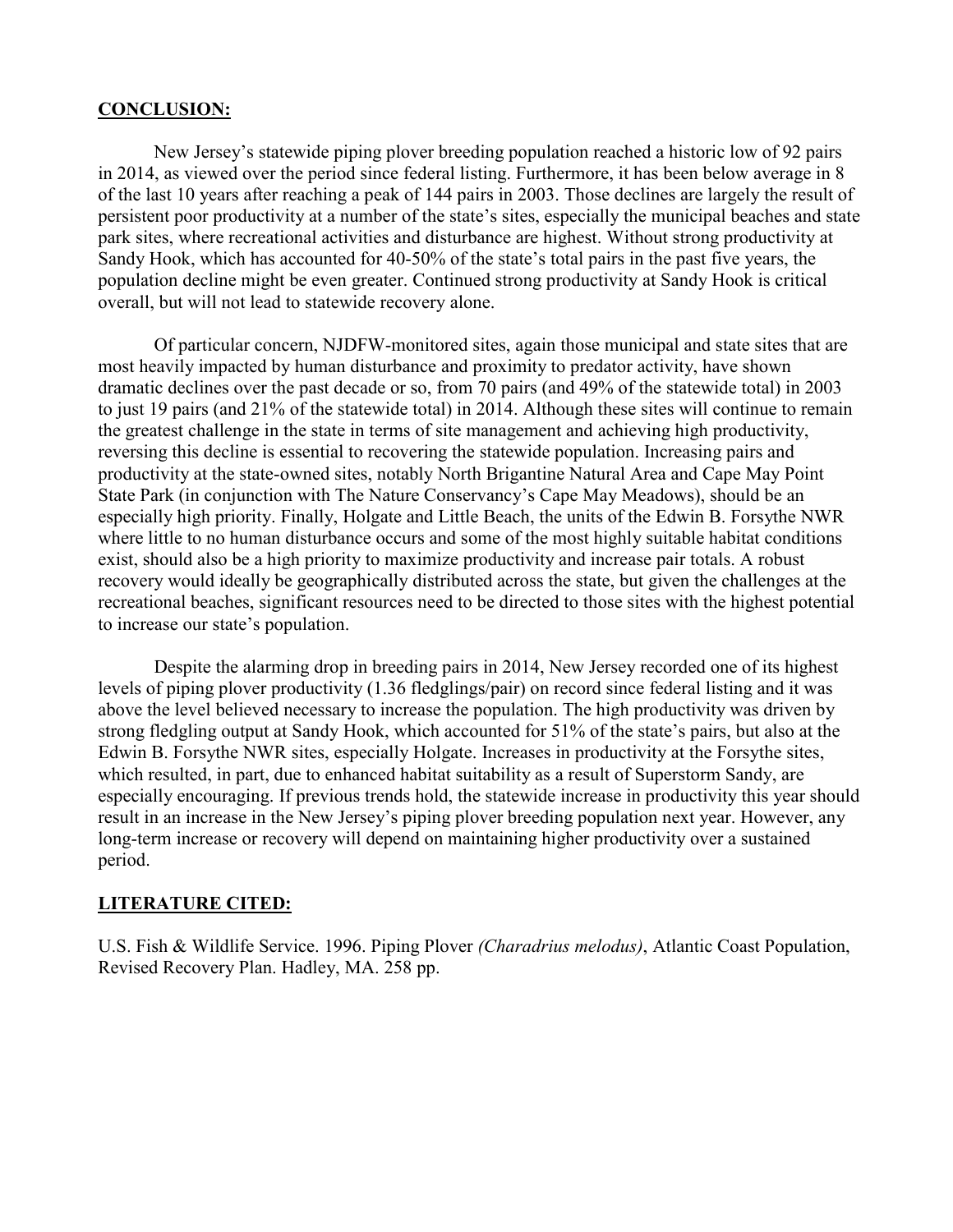**Table 1. Number of pairs of piping plovers at New Jersey nesting sites: 2005-2014.**

|                              | 2005             | 2006             | 2007             | 2008             | 2009             | 2010                    | 2011             | 2012             | 2013                  | 2014                  |
|------------------------------|------------------|------------------|------------------|------------------|------------------|-------------------------|------------------|------------------|-----------------------|-----------------------|
| Sandy Hook NRA               | 22               | 22               | 30               | 32 <sup>1</sup>  | 35               | 45                      | 49               | 50               | 43                    | 47                    |
| Coast Guard                  | 3                | $\overline{4}$   | $\overline{4}$   | 4                | 4                | 5                       | $\overline{4}$   | $\overline{4}$   | $\mathfrak{Z}$        | $\overline{4}$        |
| North Beach                  | 6                | $\overline{4}$   | 8                | 8                | 9                | 13                      | 14               | 14               | 13                    | 14                    |
| North Gunnison               | $\overline{c}$   | 3                | $\overline{4}$   | $\overline{7}$   | 9                | 9                       | 9                | 13               | $\boldsymbol{\delta}$ | $\boldsymbol{\delta}$ |
| South Gunnsion               | 0                | 0                | 1                | $\overline{2}$   | 5                | 5                       | $\overline{4}$   | 5                | 7                     | 9                     |
| $D$ -Lot                     | 0                | 0                | 0                | $\theta$         | 0                | $\theta$                | 1                | $\theta$         | 0                     | 0                     |
| Skeleton Hill Island         | 0                | $\theta$         | 0                | $\theta$         | $\theta$         | $\theta$                | 1                | $\theta$         | 0                     | 0                     |
| Critical Zone                | 3                | 3                | $\overline{4}$   | $\overline{4}$   | $\overline{c}$   | 6                       | 5                | 6                | 5                     | 4                     |
| Hidden Beach                 | 3                | 3                | $\overline{4}$   | $\overline{2}$   | $\mathfrak{z}$   | $\mathfrak{Z}$          | 5                | $\overline{4}$   | 3                     | 4                     |
| Fee Beach                    | 4                | $\overline{4}$   | 4                | $5^{\prime}$     | $\mathfrak{z}$   | $\mathfrak{Z}$          | 5                | 3                | 4                     | 4                     |
| South Fee Beach              | 1                | 1                | 1                | $2^{l}$          | $\theta$         | $\mathcal I$            | 1                | 1                | 0                     | 0                     |
| Sea Bright North             | 7                | 7                | 8                | 8                | 6                | 3                       | $\overline{2}$   | 2                | $\theta$              | 0                     |
| Monmouth Beach North         | 3                | 3                | 1                | 1                | 1                | $\overline{2}$          | $\theta$         | $\boldsymbol{0}$ | $\overline{c}$        | 1                     |
| <b>Seven Presidents Park</b> | 1                | $\overline{2}$   | 3                | 3                | 2                | $\overline{2}$          | 2                | $\boldsymbol{0}$ | $\theta$              | 1                     |
| <b>Region 2 subtotal</b>     | 33               | 34               | 42               | 44               | 44               | 52                      | 53               | 52               | 45                    | 49                    |
| Belmar - Shark River Inlet   | $\boldsymbol{0}$ | $\boldsymbol{0}$ | $\boldsymbol{0}$ | $\boldsymbol{0}$ | $\boldsymbol{0}$ | $\boldsymbol{0}$        | $\boldsymbol{0}$ | $\boldsymbol{0}$ | $\boldsymbol{0}$      | 1                     |
| Sea Girt - Wreck Pond        | 1                | $\theta$         | 1                | $\boldsymbol{0}$ | 1                | $\boldsymbol{0}$        | $\boldsymbol{0}$ | $\mathbf{1}$     | $\boldsymbol{0}$      | $\overline{0}$        |
| Sea Girt - NGTC              | 0                | $\theta$         | 1                | $\boldsymbol{0}$ | $\boldsymbol{0}$ | $\boldsymbol{0}$        | $\boldsymbol{0}$ | $\boldsymbol{0}$ | $\boldsymbol{0}$      | $\overline{0}$        |
| Island Beach SP - Dike       | $\overline{2}$   | $\theta$         | $\boldsymbol{0}$ | $\boldsymbol{0}$ | $\boldsymbol{0}$ | $\theta$                | $\boldsymbol{0}$ | $\boldsymbol{0}$ | $\boldsymbol{0}$      | $\boldsymbol{0}$      |
| Barnegat Light               | 4                | 3                | $\overline{4}$   | 3                | 1                | 3                       | 3                | 1                | 2                     | 1                     |
| <b>Region 3 subtotal</b>     | 7                | 3                | 6                | 3                | $\mathbf{2}$     | $\overline{\mathbf{3}}$ | 3                | $\overline{2}$   | $\mathbf{2}$          | $\mathbf{2}$          |
| Holgate                      | 13               | 16               | 14               | 11               | 7                | 10                      | 6                | 14               | 12                    | 12                    |
| Little Beach                 | II               | 12               | 17               | 12               | 10               | 13                      | 17               | 18               | 23                    | 14                    |
| North Brigantine NA          | 8                | 8                | 8                | 8                | 6                | 3                       | 5                | 8                | 6                     | $\overline{3}$        |
| <b>Region 4 subtotal</b>     | 32               | 36               | 39               | 31               | 23               | 26                      | 28               | 40               | 41                    | 29                    |
| Seaview Harbor Marina        | 1                | $\theta$         | $\boldsymbol{0}$ | $\boldsymbol{0}$ | $\boldsymbol{0}$ | $\boldsymbol{0}$        | 1                | $\mathbf{1}$     | 1                     | $\boldsymbol{0}$      |
| Malibu WMA                   | $\theta$         | $\theta$         | $\boldsymbol{0}$ | $\theta$         | $\boldsymbol{0}$ | $\theta$                | $\boldsymbol{0}$ | $\boldsymbol{0}$ | $\theta$              | 1                     |
| Ocean City - North           | $1^1$            | $\theta$         | $\boldsymbol{0}$ | $\boldsymbol{0}$ | $\boldsymbol{0}$ | $\theta$                | $\boldsymbol{0}$ | $\boldsymbol{0}$ | $\theta$              | $\theta$              |
| Ocean City - Center          | 5                | 7                | $\overline{4}$   | 3                | 1                | $\theta$                | 1                | $\boldsymbol{0}$ | $\boldsymbol{0}$      | $\boldsymbol{0}$      |
| <b>Region 5 subtotal</b>     | 6                | 7                | 4                | 3                | 1                | $\bf{0}$                | 2                | 1                | 1                     | 1                     |
| Corson's Inlet SP            | $\overline{2}$   | $\overline{2}$   | $\overline{c}$   | 1                | $\overline{c}$   | $\boldsymbol{0}$        | $\boldsymbol{0}$ | $\boldsymbol{0}$ | $\boldsymbol{0}$      | $\boldsymbol{0}$      |
| <b>Strathmere NA</b>         | 1                | 1                | $\boldsymbol{0}$ | $\boldsymbol{0}$ | $\boldsymbol{0}$ | $\mathbf{1}$            | 1                | 1                | $2^{1}$               | 1                     |
| Strathmere (Upper Twp.)      | 1                | $\theta$         | $\boldsymbol{0}$ | $\boldsymbol{0}$ | $\boldsymbol{0}$ | 1                       | 2                | 2                | 4 <sup>1</sup>        | $\overline{2}$        |
| Townsend's Inlet             | 1                | $\theta$         | $\boldsymbol{0}$ | $\boldsymbol{0}$ | $\boldsymbol{0}$ | $\boldsymbol{0}$        | $\boldsymbol{0}$ | $\boldsymbol{0}$ | $\boldsymbol{0}$      | $\boldsymbol{0}$      |
| Avalon - Dunes               | 5                | 4                | 5                | $\overline{4}$   | $\overline{4}$   | 5                       | 5                | 5                | 3                     | 3 <sup>1</sup>        |
| <b>Region 6 subtotal</b>     | 10               | 7                | $\overline{7}$   | 5                | 6                | 7                       | 8                | 8                | 8                     | 6                     |
| <b>Stone Harbor Point</b>    | 10               | 17               | 17               | 11               | 15               | 9                       | 10               | 9                | 6                     | 4 <sup>1</sup>        |
| Champagne Island             | 1                | $\overline{2}$   | 1                | $\boldsymbol{0}$ | $\boldsymbol{0}$ | $\mathbf{0}$            | $\boldsymbol{0}$ | $\boldsymbol{0}$ | $\boldsymbol{0}$      | $\boldsymbol{0}$      |
| N. Wildwood-Hereford Inlet   | $\mathcal{R}$    | 3                | $\overline{c}$   | 1                | $\mathfrak{D}$   | $\overline{c}$          | 1                |                  |                       | 1                     |
| Two-Mile Beach               | 1                | 1                | 2                | 0                | 0                | 1                       | $\theta$         | $\theta$         | 0                     | 0                     |
| Cape May NWR                 | 0                | 0                | 1                | 0                | 0                | $\theta$                | 0                | 0                | 0                     | 0                     |
| Coast Guard - LSU            |                  | 1                | 1                | 0                | 0                | 1                       | $\theta$         | 0                | 0                     | 0                     |
| <b>Coast Guard - TRACEN</b>  | 3                | 0                | $\overline{c}$   | 1                | $\overline{0}$   | 0                       | $\boldsymbol{0}$ | 2                | 1 <sup>1</sup>        | $\boldsymbol{0}$      |
| Cape May City                | 0                | $\theta$         | $\boldsymbol{0}$ | 1                | 1                | $\theta$                | $\theta$         | 0                | $1^1$                 | 0                     |
| Cape May Meadows             | 5                | 6                | 7                | 11               | 11               | 8                       | 6                | 6                | 3                     | 1                     |
| The Nature Conservancy       | 4 <sup>1</sup>   | 3                | 4                | 7                | 7                | 5                       | 4                | 3                | 1                     | 0                     |
| Cape May Point SP            | 2 <sup>1</sup>   | 3                | 3                | $\overline{4}$   | 4                | 3                       | $\overline{c}$   | 3                | $\overline{2}$        | 1                     |
| <b>Region 7 subtotal</b>     | 23               | 29               | 31               | 25               | 29               | 20                      | 17               | 18               | 11                    | 6                     |
| <b>Total Pairs</b>           | 111              | 116              | 129              | 111              | 105              | 108                     | 111              | 121              | 108                   | 92                    |
| <b>Pairs at NJDFW sites</b>  | 61               | 62               | 62               | 49               | 46               | 34                      | 35               | 36               | 29                    | 19                    |

Note: Sites in italics were monitored by agencies other than NJDFW: Sandy Hook NRA by the National Park Service, Holgate and Little Beach by USFWS - Edwin B. Forsythe NWR, Two-Mile Beach by USFWS - Cape May NWR, and Cape May Meadows-TNC by The Nature Conservancy - Delaware Bayshores Office.

<sup>1</sup>The same pair nested at two nearby sites. Therefore "subtotals" and "totals" may be less than sum of individual sites.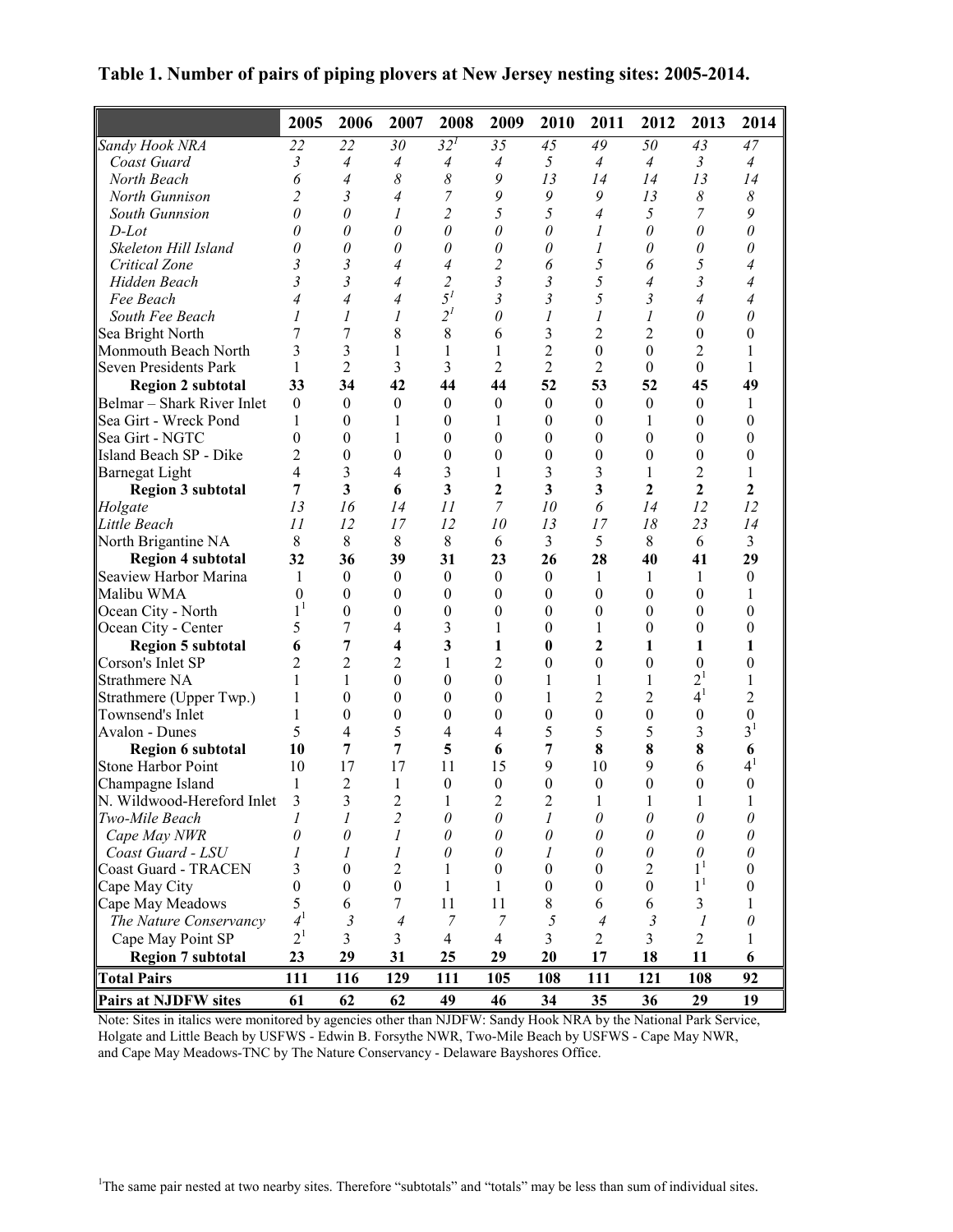|                                   |                  | <b>State</b><br><b>Census Count</b> |                          | Final<br><b>Season Count</b> |                             |                          |  |
|-----------------------------------|------------------|-------------------------------------|--------------------------|------------------------------|-----------------------------|--------------------------|--|
|                                   |                  |                                     |                          |                              |                             |                          |  |
|                                   | # Pairs          | # Unpaired<br><b>Adults</b>         | # Total<br><b>Adults</b> | # Pairs                      | # Unpaired<br><b>Adults</b> | # Total<br><b>Adults</b> |  |
| Sandy Hook Coast Guard            | $\overline{4}$   | 0                                   | 8                        | $\overline{4}$               | 0                           | 8                        |  |
| Sandy Hook North Beach            | 12               | $\theta$                            | 24                       | 14                           | 0                           | 28                       |  |
| Sandy Hook North Beach Rec. Beach | 1                | 0                                   | $\overline{c}$           | $\theta$                     | 0                           | $\theta$                 |  |
| Sandy Hook North Gunnison         | 8                | 0                                   | 16                       | 8                            | 0                           | 16                       |  |
| Sandy Hook South Gunnison         | 9                | 0                                   | 18                       | 9                            | 0                           | 18                       |  |
| Sandy Hook Critical Zone          | $\overline{4}$   | 0                                   | 8                        | $\overline{4}$               | 0                           | 8                        |  |
| Sandy Hook Hidden Beach           | 4                | 0                                   | 8                        | $\overline{4}$               | 0                           | 8                        |  |
| Sandy Hook Fee Beach              | 4                | 0                                   | 8                        | 4                            | 0                           | 8                        |  |
| Sandy Hook South Fee Beach        | 0                | 0                                   | 0                        | 0                            | 0                           | 0                        |  |
| Sea Bright North                  | $\boldsymbol{0}$ | $\boldsymbol{0}$                    | $\boldsymbol{0}$         | $\mathbf{0}$                 | 0                           | 0                        |  |
| Monmouth Beach North              | 1                | $\boldsymbol{0}$                    | 2                        | 1                            | 0                           | 2                        |  |
| Monmouth Beach South              | $\boldsymbol{0}$ | $\boldsymbol{0}$                    | $\boldsymbol{0}$         | $\mathbf{0}$                 | $\boldsymbol{0}$            | 0                        |  |
| Seven Presidents Park             | 1                | $\mathbf{0}$                        | $\overline{c}$           | 1                            | 0                           | 2                        |  |
| Long Branch                       | $\mathbf{0}$     | $\mathbf{0}$                        | $\boldsymbol{0}$         | $\mathbf{0}$                 | 0                           | $\boldsymbol{0}$         |  |
| <b>Region 2 subtotal</b>          | 48               | 0                                   | 96                       | 49                           | 0                           | 98                       |  |
| Belmar - Shark River Inlet        | $\boldsymbol{0}$ | $\boldsymbol{0}$                    | $\boldsymbol{0}$         | 1                            | $\boldsymbol{0}$            | 2                        |  |
| Sea Girt - Wreck Pond             | $\boldsymbol{0}$ | $\mathbf{0}$                        | $\boldsymbol{0}$         | $\mathbf{0}$                 | $\boldsymbol{0}$            | 0                        |  |
| Sea Girt - NGTC                   | $\mathbf{0}$     | $\boldsymbol{0}$                    | $\boldsymbol{0}$         | $\mathbf{0}$                 | 0                           | $\boldsymbol{0}$         |  |
| Island Beach SP - Northern NA     | $\bf{0}$         | $\boldsymbol{0}$                    | $\boldsymbol{0}$         | $\mathbf{0}$                 | $\boldsymbol{0}$            | 0                        |  |
| Island Beach SP - Southern NA     | $\boldsymbol{0}$ | $\boldsymbol{0}$                    | $\boldsymbol{0}$         | $\boldsymbol{0}$             | $\boldsymbol{0}$            | 0                        |  |
| <b>Barnegat Light</b>             | 1                | 1                                   | 3                        | $\mathbf{1}$                 | 1                           | 3                        |  |
| <b>Region 3 subtotal</b>          | 1                | 1                                   | 3                        | $\overline{2}$               | 1                           | 5                        |  |
| Holgate                           | 14               | 3                                   | 31                       | 12                           | 0                           | 24                       |  |
| Little Beach                      | 12               | 5                                   | 29                       | 14                           | 0                           | 28                       |  |
| North Brigantine NA               | 3                | $\boldsymbol{0}$                    | 6                        | 3                            | 1                           | 7                        |  |
| <b>Region 4 subtotal</b>          | 29               | 8                                   | 66                       | 29                           | 1                           | 59                       |  |
| <b>Brigantine Beach</b>           | $\boldsymbol{0}$ | $\mathbf{0}$                        | $\boldsymbol{0}$         | $\mathbf{0}$                 | $\theta$                    | 0                        |  |
| Brigantine - Inlet (Cove)         | $\boldsymbol{0}$ | $\boldsymbol{0}$                    | $\boldsymbol{0}$         | $\mathbf{0}$                 | $\mathbf{0}$                | 0                        |  |
| Seaview Harbor Marina             | $\boldsymbol{0}$ | $\boldsymbol{0}$                    | $\boldsymbol{0}$         | $\mathbf{0}$                 | 0                           | $\boldsymbol{0}$         |  |
| Malibu WMA                        | $\boldsymbol{0}$ | $\boldsymbol{0}$                    | $\boldsymbol{0}$         | 1                            | $\boldsymbol{0}$            | 2                        |  |
| Ocean City - North                | $\mathbf{0}$     | $\boldsymbol{0}$                    | $\boldsymbol{0}$         | $\mathbf{0}$                 | 0                           | $\boldsymbol{0}$         |  |
| Ocean City - Center               | $\mathbf{0}$     | $\theta$                            | $\boldsymbol{0}$         | $\mathbf{0}$                 | 0                           | $\boldsymbol{0}$         |  |
| <b>Region 5 subtotal</b>          | 0                | 0                                   | 0                        | 1                            | 0                           | $\mathbf{2}$             |  |
| Corson's Inlet SP                 | 0                | 0                                   | $\mathbf{0}$             | $\theta$                     | 0                           | 0                        |  |
| Strathmere Natural Area           | 1                | 0                                   | 2                        | 1                            | 0                           | 2                        |  |
| Strathmere (Upper Twp.)           |                  |                                     | 3                        | $\mathcal{D}$                | 0                           | 4                        |  |
| Townsend's Inlet                  | $\boldsymbol{0}$ | $\boldsymbol{0}$                    | $\boldsymbol{0}$         | $\boldsymbol{0}$             | 0                           | 0                        |  |
| Whale Beach                       | $\boldsymbol{0}$ | $\mathbf{0}$                        | $\boldsymbol{0}$         | $\boldsymbol{0}$             | 0                           | 0                        |  |
| Sea Isle                          | $\boldsymbol{0}$ | $\boldsymbol{0}$                    | $\boldsymbol{0}$         | $\boldsymbol{0}$             | 0                           | 0                        |  |
| Avalon - North                    | $\boldsymbol{0}$ | 0                                   | $\boldsymbol{0}$         | $\boldsymbol{0}$             | 0                           | 0                        |  |
| Avalon - Dunes                    | 2                | 1                                   | 5                        | 3 <sup>1</sup>               | 0                           | 6                        |  |
| Stone Harbor - Oceanfront         | 0                | 0                                   | $\boldsymbol{0}$         | $\boldsymbol{0}$             | 0                           | 0                        |  |
| Region 6 subtotal                 |                  |                                     |                          |                              |                             |                          |  |
| <b>Stone Harbor Point</b>         | 4                | 2                                   | 10                       | 6<br>4 <sup>1</sup>          | 0                           | 12                       |  |
| N. Wildwood - Hereford Inlet      | 3                |                                     | 7                        |                              | 0                           | 8                        |  |
| 2-Mile Beach - NWR                | 0                | 0                                   | $\boldsymbol{0}$         | 1                            | 0                           | 2                        |  |
|                                   | 0                | 0                                   | 0                        | 0                            | 0                           | 0                        |  |
| 2-Mile Beach - LSU                | 0                | 0                                   | 0                        | 0                            | 0                           | 0                        |  |
| Coast Guard - TRACEN              | 0                | 0                                   | 0                        | 0                            | 0                           | 0                        |  |
| Cape May City                     | 0                | 0                                   | $\boldsymbol{0}$         | $\boldsymbol{0}$             | 0                           | 0                        |  |
| Cape May Meadows - TNC            | 0                | 0                                   | 0                        | 0                            | 0                           | 0                        |  |
| Cape May Meadows - CMPSP          | 1                | 0                                   | 2                        | 1                            | 0                           | 2                        |  |
| Cape May Point Borough            | 0                | $\boldsymbol{0}$                    | $\boldsymbol{0}$         | $\boldsymbol{0}$             | 0                           | $\boldsymbol{0}$         |  |
| <b>Region 7 subtotal</b>          | 4                | 1                                   | 9                        | 6                            | 0                           | 10                       |  |
| <b>Total</b>                      | 86               | 12                                  | 184                      | 92                           | 2                           | 186                      |  |

## **Table 2. New Jersey piping plover window census results: June 1-9 2014.**

The same pair nested at two nearby sites. Therefore "subtotals" and "totals" may be less than sum of individual sites.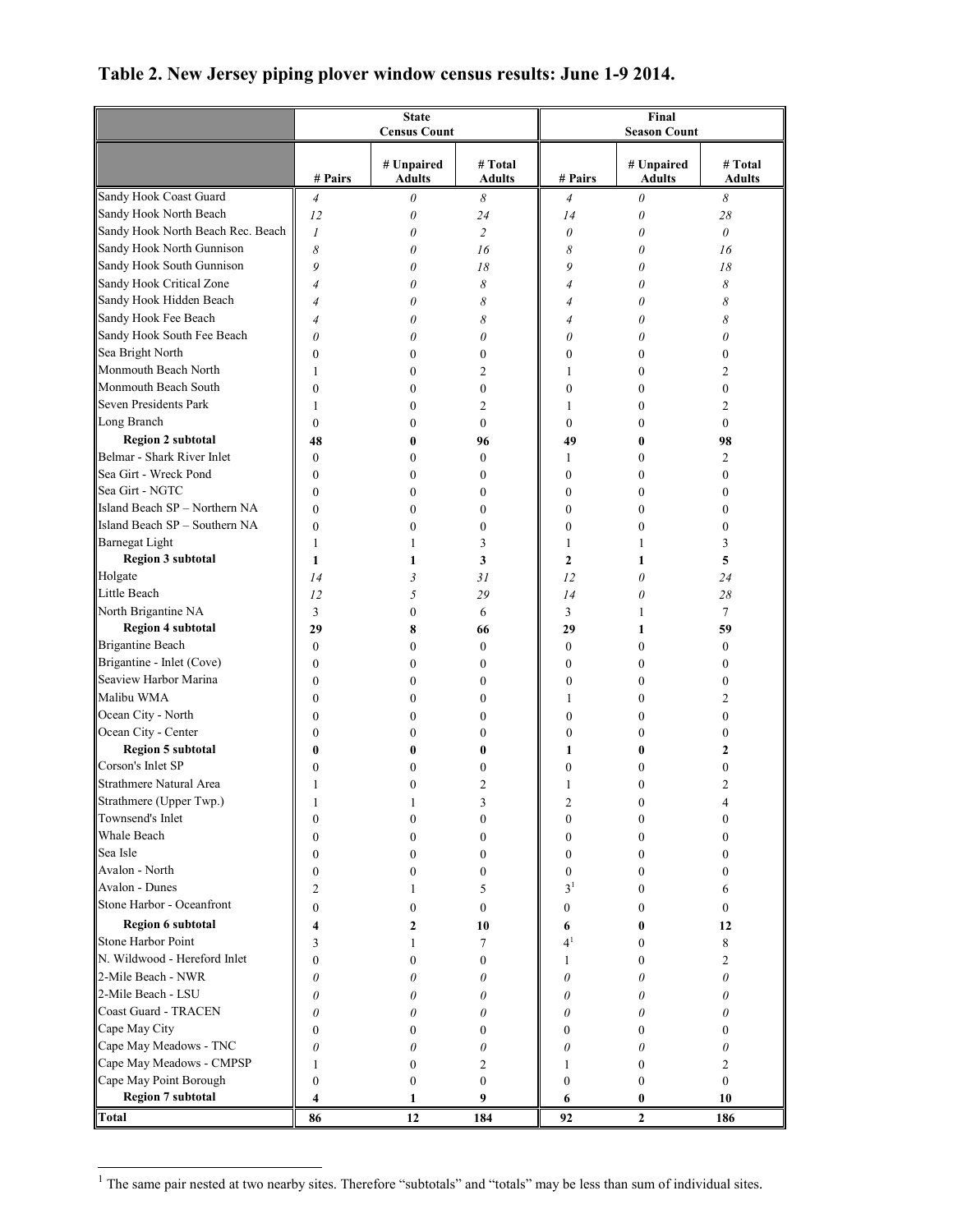**Table 3. New Jersey piping plover nesting summary by sites: 2014.** 

|                                                       | 2014                    |                |                |                |              |                  |
|-------------------------------------------------------|-------------------------|----------------|----------------|----------------|--------------|------------------|
|                                                       |                         | <b>Pairs</b>   | <b>Chicks</b>  | Pair           | Fledge       | <b>SP Fledge</b> |
| <b>SITE</b>                                           | <b>Pairs</b>            | <b>Hatched</b> | Fledged        | <b>Success</b> | Rate         | Rate             |
| Sandy Hook NRA                                        | 47                      | 42             | 66             | 0.89           | 1.40         | 1.57             |
| Coast Guard                                           | 4                       | 4              | 1              | 1.00           | 0.25         | 0.25             |
| North Beach                                           | 14                      | 14             | 26             | 1.00           | 1.86         | 1.86             |
| North Gunnison                                        | 8                       | 8              | 13             | 1.00           | 1.63         | 1.63             |
| South Gunnison                                        | 9                       | 6              | 10             | 0.67           | 1.11         | 1.67             |
| <b>Critical Zone</b>                                  | 4                       | 4              | 4              | 1.00           | 1.00         | 1.00             |
| Hidden Beach                                          | 4                       | 3              | 6              | 0.75           | 1.50         | 2.00             |
| Fee Beach                                             | $\overline{4}$          | 3              | 6              | 0.75           | 1.50         | 2.00             |
| Monmouth Beach North                                  | 1                       | $\mathbf{1}$   | $\overline{2}$ | 1.00           | 2.00         | 2.00             |
| 7 President's Park                                    | 1                       | 1              | $\overline{2}$ | 1.00           | 2.00         | 2.00             |
| <b>Region 2 Subtotal</b>                              | 49                      | 44             | 70             | 0.90           | 1.43         | 1.59             |
| Belmar - Shark River Inlet                            | 1                       | 0              | 0              | 0.00           | 0.00         | 0.00             |
| <b>Barnegat Light</b>                                 | 1                       | 1              | 3              | 1.00           | 3.00         | 3.00             |
| <b>Region 3 Subtotal</b>                              | $\overline{2}$          | 1              | 3              | 0.50           | 1.50         | 3.00             |
| Holgate                                               | 12                      | 11             | 28             | 0.92           | 2.33         | 2.55             |
| Little Beach                                          | 14                      | $\overline{7}$ | 17             | 0.50           | 1.21         | 2.43             |
| North Brigantine NA                                   | 3                       | $\overline{2}$ | 4              | 0.67           | 1.33         | 2.00             |
| <b>Region 4 Subtotal</b>                              | 29                      | 20             | 49             | 0.69           | 1.69         | 2.45             |
| Malibu WMA                                            | 1                       | 1              | 3              | 1.00           | 3.00         | 3.00             |
| <b>Region 5 Subtotal</b>                              | 1                       | 1              | 3              | 1.00           | 3.00         | 3.00             |
| <b>Strathmere NA</b>                                  | 1                       | 0              | $\mathbf 0$    | 0.00           | 0.00         | 0.00             |
| Strathmere (Upper Twp)                                | $\overline{\mathbf{c}}$ | 0              | $\mathbf 0$    | 0.00           | 0.00         | 0.00             |
| <b>Avalon Dunes</b>                                   | 3 <sup>1</sup>          | 1              | $\mathbf 0$    | 0.33           | 0.00         | 0.00             |
| <b>Region 6 Subtotal</b>                              | $6\phantom{1}6$         | 1              | $\mathbf 0$    | 0.17           | 0.00         | 0.00             |
| <b>Stone Harbor Point</b>                             | $4^1$                   | $\overline{2}$ | $\mathbf 0$    | 0.50           | 0.00         | 0.00             |
| N. Wildwood - Hereford                                | 1                       | $\overline{0}$ | $\mathbf 0$    | 0.00           | 0.00         | 0.00             |
| Cape May Meadows                                      | 1                       | 0              | $\mathbf 0$    | 0.00           | 0.00         | 0.00             |
| Cape May Point SP                                     | 1                       | 0              | $\mathbf 0$    | 0.00           | 0.00         | 0.00             |
| <b>Region 7 Subtotal</b>                              | 6                       | $\overline{2}$ | $\mathbf 0$    | 0.33           | 0.00         | 0.00             |
| <b>All NJ sites TOTAL</b><br><b>NJDFW sites TOTAL</b> | 92<br>19                | 69<br>9        | 125<br>14      | 0.75<br>0.47   | 1.36<br>0.74 | 1.81<br>1.56     |
| # Active Sites                                        | 21                      |                |                |                |              |                  |

Data for Sandy Hook NRA provided by the National Park Service.

Date for Holgate and Little Beach provided by U.S. Fish and Wildlife Service - Edwin B. Forsythe NWR. **Pair Success** equals the percentage of pairs that hatched young (at least one chick observed)

**Fledge Rate** equals the number of chicks fledged per pair

-

**Successful Pair (SP) Fledge Rate** equals the number of chicks fledged per pair that successfully hatched young

<sup>&</sup>lt;sup>1</sup>The same pair nested at two nearby sites. Therefore "subtotals" and "totals" may be less than sum of individual sites.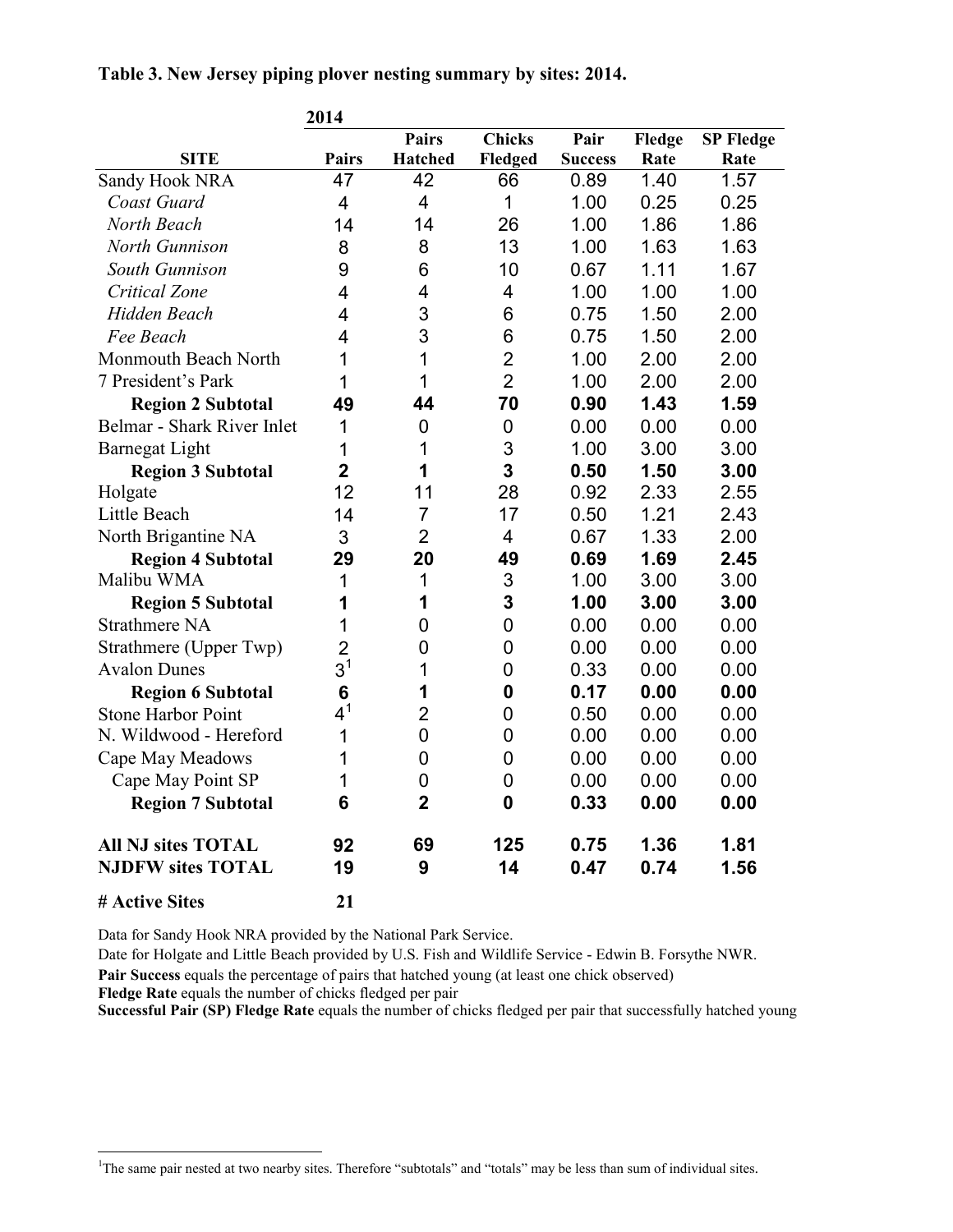